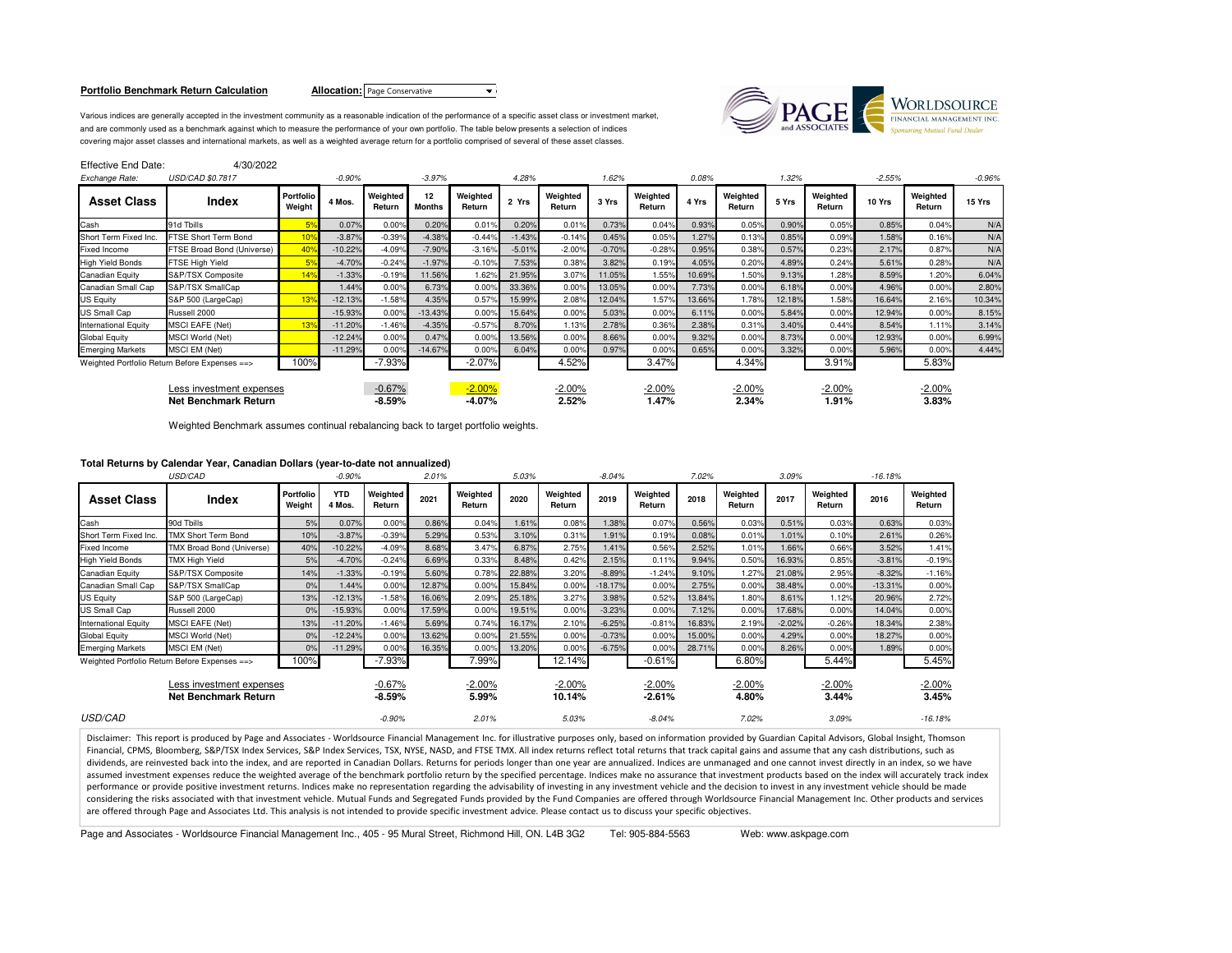### **Portfolio Benchmark Return Calculation**

Allocation: Page Balanced



Various indices are generally accepted in the investment community as a reasonable indication of the performance of a specific asset class or investment market,and are commonly used as a benchmark against which to measure the performance of your own portfolio. The table below presents a selection of indices covering major asset classes and international markets, as well as a weighted average return for a portfolio comprised of several of these asset classes.

| Effective End Date: | 4/30/2022 |
|---------------------|-----------|
|                     |           |

| Exchange Rate:                                   | USD/CAD \$0.7817                              |                            | $-0.90%$  |                      | $-3.97%$            |                      | 4.28%    |                    | 1.62%    |                    | 0.08%  |                    | 1.32%  |                    | $-2.55%$ |                    | $-0.96%$ |
|--------------------------------------------------|-----------------------------------------------|----------------------------|-----------|----------------------|---------------------|----------------------|----------|--------------------|----------|--------------------|--------|--------------------|--------|--------------------|----------|--------------------|----------|
| <b>Asset Class</b>                               | <b>Index</b>                                  | <b>Portfolio</b><br>Weight | 4 Mos.    | Weighted<br>Return   | 12<br><b>Months</b> | Weighted<br>Return   | 2 Yrs    | Weighted<br>Return | 3 Yrs    | Weighted<br>Return | 4 Yrs  | Weighted<br>Return | 5 Yrs  | Weighted<br>Return | 10 Yrs   | Weighted<br>Return | 15 Yrs   |
| Cash                                             | 91d Tbills                                    |                            | 0.07%     | 0.00%                | 0.20%               | 0.01%                | 0.20%    | 0.01%              | 0.73%    | 0.02%              | 0.93%  | 0.03%              | 0.90%  | 0.03%              | 0.85%    | 0.03%              | N/A      |
| Short Term Fixed Inc.                            | FTSE Short Term Bond                          |                            | $-3.87%$  | 0.00%                | $-4.38%$            | 0.00%                | $-1.43%$ | 0.00%              | 0.45%    | 0.00%              | 1.27%  | 0.00%              | 0.85%  | 0.00%              | 1.58%    | 0.00%              | N/A      |
| Fixed Income                                     | FTSE Broad Bond (Universe)                    | 27 <sup>o</sup>            | $-10.22%$ | $-2.76%$             | $-7.90%$            | $-2.13%$             | $-5.01%$ | $-1.35%$           | $-0.70%$ | $-0.19%$           | 0.95%  | 0.26%              | 0.57%  | 0.15%              | 2.17%    | 0.59%              | N/A      |
| <b>High Yield Bonds</b>                          | FTSE High Yield                               | 10 <sup>o</sup>            | $-4.70%$  | $-0.47%$             | $-1.97%$            | $-0.20%$             | 7.53%    | 0.75%              | 3.82%    | 0.38%              | 4.05%  | 0.41%              | 4.89%  | 0.49%              | 5.61%    | 0.56%              | N/A      |
| Canadian Equity                                  | S&P/TSX Composite                             | 16 <sup>°</sup>            | $-1.33%$  | $-0.21%$             | 11.56%              | 1.85%                | 21.95%   | 3.51%              | 11.05%   | 1.77%              | 10.69% | 1.71%              | 9.13%  | 1.46%              | 8.59%    | 1.37%              | 6.04%    |
| Canadian Small Cap                               | S&P/TSX SmallCap                              |                            | 1.44%     | 0.06%                | 6.73%               | 0.27%                | 33.36%   | 1.33%              | 13.05%   | 0.52%              | 7.73%  | 0.31%              | 6.18%  | 0.25%              | 4.96%    | 0.20%              | 2.80%    |
| <b>US Equity</b>                                 | S&P 500 (LargeCap)                            | 16 <sup>°</sup>            | $-12.13%$ | $-1.94%$             | 4.35%               | 0.70%                | 15.99%   | 2.56%              | 12.04%   | 1.93%              | 13.66% | 2.19%              | 12.18% | 1.95%              | 16.64%   | 2.66%              | 10.34%   |
| <b>US Small Cap</b>                              | Russell 2000                                  |                            | $-15.93%$ | $-0.64%$             | $-13.43%$           | $-0.54%$             | 15.64%   | 0.63%              | 5.03%    | 0.20%              | 6.11%  | 0.24%              | 5.84%  | 0.23%              | 12.94%   | 0.52%              | 8.15%    |
| <b>International Equity</b>                      | <b>MSCI EAFE (Net)</b>                        | 16 <sup>°</sup>            | $-11.20%$ | $-1.79%$             | $-4.35%$            | $-0.70%$             | 8.70%    | 1.39%              | 2.78%    | 0.44%              | 2.38%  | 0.38%              | 3.40%  | 0.54%              | 8.54%    | 1.37%              | 3.14%    |
| Global Equity                                    | MSCI World (Net)                              |                            | $-12.24%$ | 0.00%                | 0.47%               | 0.00%                | 13.56%   | 0.00%              | 8.66%    | 0.00%              | 9.32%  | 0.00%              | 8.73%  | 0.00%              | 12.93%   | 0.00%              | 6.99%    |
| <b>Emerging Markets</b>                          | MSCI EM (Net)                                 |                            | $-11.29%$ | $-0.45%$             | $-14.67%$           | $-0.59%$             | 6.04%    | 0.24%              | 0.97%    | 0.04%              | 0.65%  | 0.03               | 3.32%  | 0.13%              | 5.96%    | 0.24%              | 4.44%    |
|                                                  | Weighted Portfolio Return Before Expenses ==> | 100%                       |           | $-8.20%$             |                     | $-1.33%$             |          | 9.07%              |          | 5.12%              |        | 5.55%              |        | 5.24%              |          | 7.53%              |          |
| Less investment expenses<br>Net Benchmark Return |                                               |                            |           | $-0.67%$<br>$-8.87%$ |                     | $-2.00%$<br>$-3.33%$ |          | $-2.00%$<br>7.07%  |          | $-2.00%$<br>3.12%  |        | $-2.00%$<br>3.55%  |        | $-2.00\%$<br>3.24% |          | $-2.00%$<br>5.53%  |          |

Weighted Benchmark assumes continual rebalancing back to target portfolio weights.

# **Total Returns by Calendar Year, Canadian Dollars (year-to-date not annualized)**

| USD/CAD                                                 |                                               |                     | $-0.90%$             |                      | 2.01%  |                    | 5.03%  |                    | $-8.04%$  |                       | 7.02%  |                    | 3.09%    |                    | $-16.18%$ |                    |
|---------------------------------------------------------|-----------------------------------------------|---------------------|----------------------|----------------------|--------|--------------------|--------|--------------------|-----------|-----------------------|--------|--------------------|----------|--------------------|-----------|--------------------|
| <b>Asset Class</b>                                      | Index                                         | Portfolio<br>Weight | <b>YTD</b><br>4 Mos. | Weighted<br>Return   | 2021   | Weighted<br>Return | 2020   | Weighted<br>Return | 2019      | Weighted<br>Return    | 2018   | Weighted<br>Return | 2017     | Weighted<br>Return | 2016      | Weighted<br>Return |
| Cash                                                    | 90d Tbills                                    | 3%                  | 0.07%                | 0.00%                | 0.86%  | 0.03%              | 1.61%  | 0.05%              | 1.38%     | 0.04%                 | 0.56%  | 0.02%              | 0.51%    | 0.02%              | 0.63%     | 0.02%              |
| Short Term Fixed Inc.                                   | <b>TMX Short Term Bond</b>                    | 0%                  | $-3.87%$             | 0.00%                | 5.29%  | 0.00%              | 3.10%  | 0.00%              | 1.91%     | 0.00%                 | 0.08%  | 0.00%              | 1.01%    | 0.00%              | 2.61%     | 0.00%              |
| <b>Fixed Income</b>                                     | TMX Broad Bond (Universe)                     | 27%                 | $-10.22%$            | $-2.76%$             | 8.68%  | 2.34%              | 6.87%  | 1.85%              | 1.41%     | 0.38%                 | 2.52%  | 0.68%              | 1.66%    | 0.45%              | 3.52%     | 0.95%              |
| <b>High Yield Bonds</b>                                 | TMX High Yield                                | 10%                 | $-4.70%$             | $-0.47%$             | 6.69%  | 0.67%              | 8.48%  | 0.85%              | 2.15%     | 0.22%                 | 9.94%  | 0.99%              | 16.93%   | 1.69%              | $-3.81%$  | $-0.38%$           |
| Canadian Equity                                         | S&P/TSX Composite                             | 16%                 | $-1.33%$             | $-0.21%$             | 5.60%  | 0.90%              | 22.88% | 3.66%              | $-8.89%$  | $-1.42%$              | 9.10%  | 1.46%              | 21.08%   | 3.37%              | $-8.32%$  | $-1.33%$           |
| Canadian Small Cap                                      | S&P/TSX SmallCap                              | 4%                  | 1.44%                | 0.06%                | 12.87% | 0.51%              | 15.84% | 0.63%              | $-18.17%$ | $-0.73%$              | 2.75%  | 0.11%              | 38.48%   | 1.54%              | $-13.31%$ | $-0.53%$           |
| <b>US Equity</b>                                        | S&P 500 (LargeCap)                            | 16%                 | $-12.13%$            | $-1.94%$             | 16.06% | 2.57%              | 25.18% | 4.03%              | 3.98%     | 0.64%                 | 13.84% | 2.21%              | 8.61%    | 1.38%              | 20.96%    | 3.35%              |
| <b>US Small Cap</b>                                     | Russell 2000                                  | 4%                  | $-15.93%$            | $-0.64%$             | 17.59% | 0.70%              | 19.51% | 0.78%              | $-3.23%$  | $-0.13%$              | 7.12%  | 0.28%              | 17.68%   | 0.71%              | 14.04%    | 0.56%              |
| <b>International Equity</b>                             | <b>MSCI EAFE (Net)</b>                        | 16%                 | $-11.20%$            | $-1.79%$             | 5.69%  | 0.91%              | 16.17% | 2.59%              | $-6.25%$  | $-1.00%$              | 16.83% | 2.69%              | $-2.02%$ | $-0.32%$           | 18.34%    | 2.93%              |
| <b>Global Equity</b>                                    | MSCI World (Net)                              | 0%                  | $-12.24%$            | 0.00%                | 13.62% | 0.00%              | 21.55% | 0.00%              | $-0.73%$  | 0.00%                 | 15.00% | 0.00%              | 4.29%    | 0.00%              | 18.27%    | 0.00%              |
| <b>Emerging Markets</b>                                 | MSCI EM (Net)                                 | 4%                  | $-11.29%$            | $-0.45%$             | 16.35% | 0.65%              | 13.20% | 0.53%              | $-6.75%$  | $-0.27%$              | 28.71% | 1.15%              | 8.26%    | 0.33%              | 1.89%     | 0.08%              |
|                                                         | Weighted Portfolio Return Before Expenses ==> | 100%                |                      | $-8.20%$             |        | 9.29%              |        | 14.97%             |           | $-2.27%$              |        | 9.60%              |          | 9.16%              |           | 5.65%              |
| Less investment expenses<br><b>Net Benchmark Return</b> |                                               |                     |                      | $-0.67%$<br>$-8.87%$ |        | $-2.00%$<br>7.29%  |        | $-2.00%$<br>12.97% |           | $-2.00\%$<br>$-4.27%$ |        | $-2.00%$<br>7.60%  |          | $-2.00%$<br>7.16%  |           | $-2.00%$<br>3.65%  |
| <b>USD/CAD</b>                                          |                                               |                     |                      | $-0.90%$             |        | 2.01%              |        | 5.03%              |           | $-8.04%$              |        | 7.02%              |          | 3.09%              |           | $-16.18%$          |

Disclaimer: This report is produced by Page and Associates - Worldsource Financial Management Inc. for illustrative purposes only, based on information provided by Guardian Capital Advisors, Global Insight, Thomson Financial, CPMS, Bloomberg, S&P/TSX Index Services, S&P Index Services, TSX, NYSE, NASD, and FTSE TMX. All index returns reflect total returns that track capital gains and assume that any cash distributions, such as dividends, are reinvested back into the index, and are reported in Canadian Dollars. Returns for periods longer than one year are annualized. Indices are unmanaged and one cannot invest directly in an index, so we have assumed investment expenses reduce the weighted average of the benchmark portfolio return by the specified percentage. Indices make no assurance that investment products based on the index will accurately track index performance or provide positive investment returns. Indices make no representation regarding the advisability of investing in any investment vehicle and the decision to invest in any investment vehicle should be made considering the risks associated with that investment vehicle. Mutual Funds and Segregated Funds provided by the Fund Companies are offered through Worldsource Financial Management Inc. Other products and services are offered through Page and Associates Ltd. This analysis is not intended to provide specific investment advice. Please contact us to discuss your specific objectives.

Page and Associates - Worldsource Financial Management Inc., 405 - 95 Mural Street, Richmond Hill, ON. L4B 3G2 Tel: 905-884-5563 Web: www.askpage.com